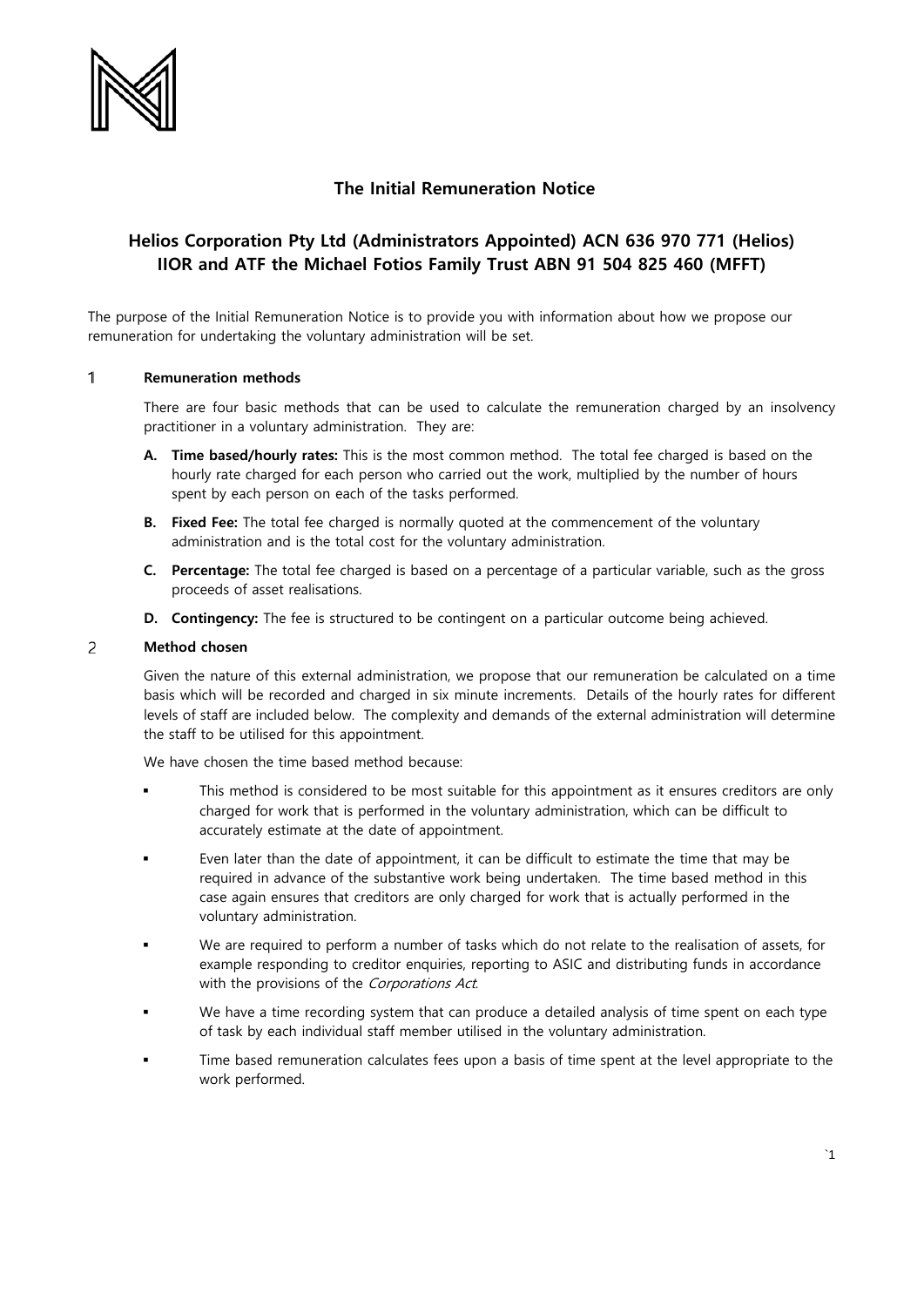

## $\mathsf{3}$ **Explanation of Hourly Rates**

The rates for our remuneration calculation are set out in the following table, together with a general guide showing the qualifications and experience of staff engaged in the voluntary administration and the role they take in the voluntary administration. The hourly rates charged encompass the total cost of providing professional services and should not be compared to an hourly wage.

| <b>Title</b>      | <b>Description</b>                                                                                                                                                                                                                                                                | Hourly rate<br>(excl GST) |
|-------------------|-----------------------------------------------------------------------------------------------------------------------------------------------------------------------------------------------------------------------------------------------------------------------------------|---------------------------|
| Appointee/Partner | Registered liquidator, Chartered Accountant or equivalent and<br>generally degree qualified with more than twelve years of<br>experience. Leads assignments with full accountability for<br>strategy and execution.                                                               | \$720                     |
| Director 1        | Generally Chartered Accountant or comparable qualification<br>and degree qualified with more than ten years of experience,<br>including four years of Director or equivalent experience.<br>Autonomously leads complex insolvency appointments<br>reporting to Appointee/Partner. | \$640                     |
| Director          | Generally Chartered Accountant or comparable relevant<br>qualification and degree qualified with more than nine years<br>of experience. Autonomously leads insolvency appointments<br>reporting to Appointee/Partner.                                                             | \$610                     |
| Senior Manager    | Generally Chartered Accountant or comparable relevant<br>qualification and degree qualified with more than seven years<br>of experience. Self-sufficiently conducts small to medium<br>insolvency appointments and leads major workstreams in<br>larger matters.                  | \$560                     |
| Manager           | Generally Chartered Accountant or comparable relevant<br>qualification and degree qualified with more than five years of<br>experience. Self-sufficiently conducts small insolvency<br>appointments and takes a supervisory role on workstreams in<br>larger matters.             | \$520                     |
| Assistant Manager | Generally Chartered Accountant or comparable relevant<br>qualification and degree qualified with more than three years<br>of experience. Autonomously manages workstream activity<br>within appointments.                                                                         | \$480                     |
| Senior Accountant | Generally degree qualified and undertaking Chartered<br>Accountant's qualification or comparable relevant qualification<br>with more than 16 months of experience. Completes tasks<br>within workstreams and appointments under supervision.                                      | \$430                     |
| Accountant        | Generally degree qualified and undertaking or about to<br>undertake Chartered Accountant's qualification or comparable<br>relevant qualification with less than one year of experience.<br>Assists with tasks within workstreams and appointments under<br>supervision.           | \$350                     |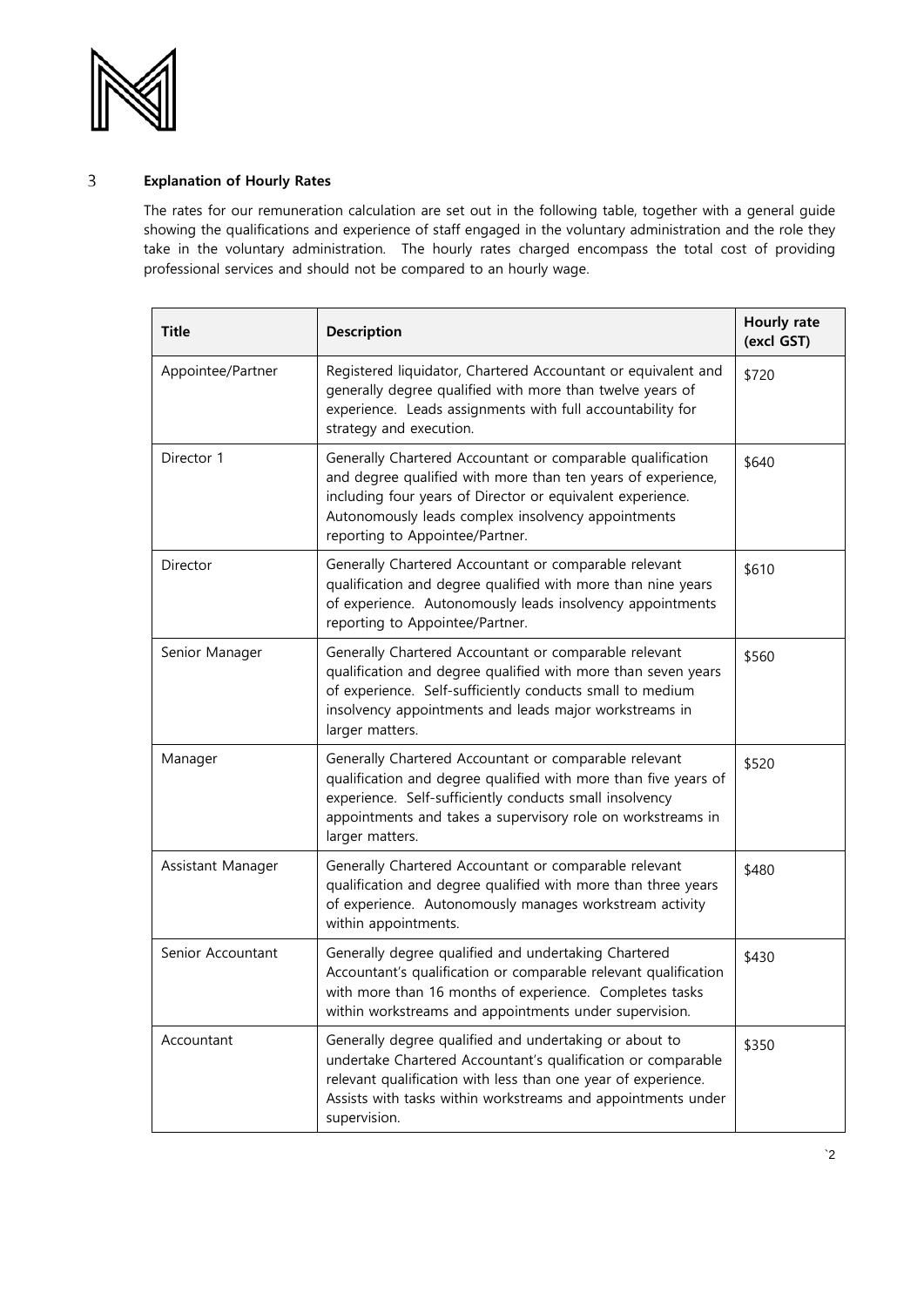

| <b>Title</b>                                    | <b>Description</b>                                                                                                                                                                                                                                                                                      | Hourly rate<br>(excl GST) |
|-------------------------------------------------|---------------------------------------------------------------------------------------------------------------------------------------------------------------------------------------------------------------------------------------------------------------------------------------------------------|---------------------------|
| Undergraduate/Cadet                             | Undertaking relevant degree. Assists with tasks within<br>workstreams and appointments under supervision.                                                                                                                                                                                               | \$210                     |
| <b>Practice Services</b><br>Director            | National Practice Service leaders, generally degree qualified<br>with more than ten years of experience and reporting directly<br>to partners. Technical experts in their specific areas and have<br>team management responsibilities.                                                                  | \$710                     |
| Senior Treasury staff                           | Appropriately experienced and undertakes senior Treasury<br>activities such as oversight of the processing of payment of<br>receipts and banking administration. May be responsible for<br>day to day management of projects or operations and may<br>have supervisory responsibility for junior staff. | \$470                     |
| Senior Client<br>Administration and<br>Treasury | Appropriately experienced and undertakes senior level<br>administrative support activities or Treasury activities. May be<br>responsible for day to day management of projects or<br>operations and may have supervisory responsibility for junior<br>staff.                                            | \$370                     |
| Administration                                  | Appropriately experienced and undertakes support activities<br>such as meeting coordination and preparation of materials<br>where it is efficient and appropriate to do so.                                                                                                                             | \$200                     |

McGrathNicol reviews its hourly rates on either 31 December or 30 June. Creditors will be advised of any change to the hourly rates for this external administration.

### **Estimated remuneration**  $\overline{4}$

We estimate that this voluntary administration will cost approximately \$200,000 to \$250,000 to complete, subject to the following variables which may have a significant effect on this estimate.

Examples include:

- the work involved in identifying and securing Helios' and MFFT's assets;
- the work involved in evaluating and communicating any proposed deed of company arrangement to creditors;
- the time that may be required to obtain books, records, funds and assets (if any) from the parties that hold them;
- the number and value of claims that may be received in the external administration and work that may be required to adjudicate on those claims for voting and/or dividend purposes;
- investigations that may be required to ascertain the existence and location of any other assets, including potential legal actions that may be available to the external administrator;
- where viable legal claims are identified, the timeframe to resolution very significantly impacted by the conduct of the defendant and their willingness to resolve the claim by a negotiated settlement, as well as Court timeframes, both of which are difficult to predict; and
- any identified matters that are required to be reported to statutory authorities such as ASIC.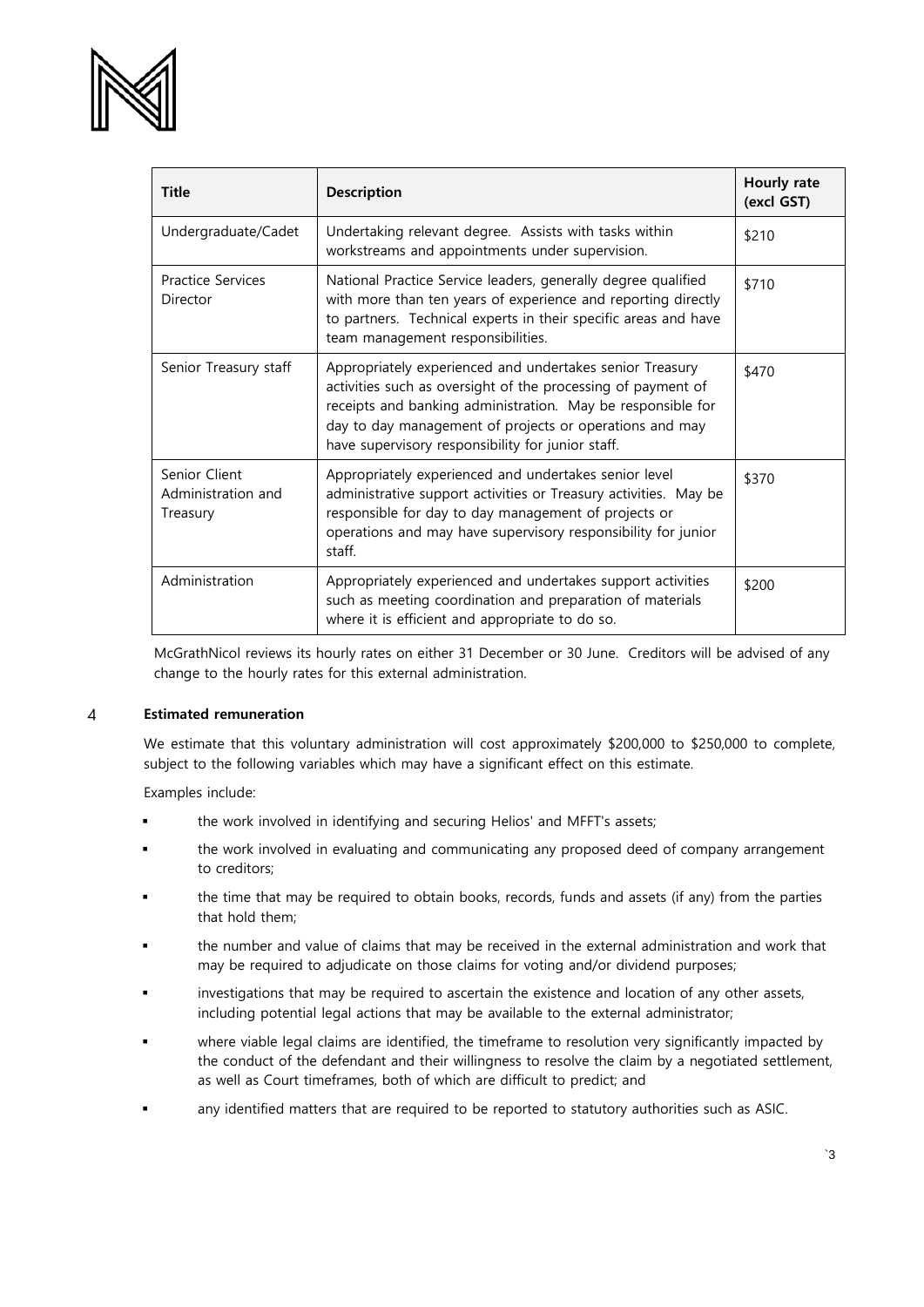

## 5 **Disbursements**

Disbursements are divided into two types:

- **External disbursements** these are recovered at cost. Examples are travel, accommodation, postage, advertising, couriers and search fees.
- **Internal disbursements** these disbursements are charged at a rate which recoups both fixed and variable costs and may include an element of profit or advantage to the External Administrator or a related party of the External Administrator. Examples are printing and data storage. The recovery of these costs must be on a reasonable commercial basis. Details of the basis of recovery of each of these costs is discussed below.

We are not required to seek creditor approval for disbursements paid to third parties where we are recovering at cost what was incurred on behalf of the administration, but must account to creditors. We must be satisfied that these disbursements are appropriate, justified and reasonable.

We are required to obtain creditor's consent for the payment of a disbursement where we, or a related entity of ours, may directly or indirectly obtain a profit. In these circumstances, creditors will be asked to approve our disbursements prior to these disbursements being paid from the voluntary administration.

Details of the basis of recovering disbursements in this external administration are provided below.

For clarity, it is noted that any time costs of any employee of McGrathNicol or any associated entity will be reported as part of our remuneration, for which approval may be sought.

| Disbursement type                                                        | Rate<br>(GST exclusive)                                                                                   |  |  |  |
|--------------------------------------------------------------------------|-----------------------------------------------------------------------------------------------------------|--|--|--|
| <b>External disbursements</b>                                            |                                                                                                           |  |  |  |
| Postage                                                                  | At cost                                                                                                   |  |  |  |
| Stationery and other incidental disbursements                            | At cost                                                                                                   |  |  |  |
| Conference call phone charges                                            | At cost                                                                                                   |  |  |  |
| Searches                                                                 | At cost                                                                                                   |  |  |  |
| Advertising                                                              | At cost                                                                                                   |  |  |  |
| Courier                                                                  | At cost                                                                                                   |  |  |  |
| Staff per diem travel allowance*                                         | \$89.00 per day**                                                                                         |  |  |  |
| Staff vehicle use                                                        | \$0.72 per km <sup>**</sup>                                                                               |  |  |  |
| ASIC user pays levy                                                      | At cost                                                                                                   |  |  |  |
| Internal disbursements (that may have an element of profit or advantage) |                                                                                                           |  |  |  |
| Data processing $-$ data loading & processing fee                        | \$20-\$60 per gigabyte (GB)***, minimum<br>\$3,000 for matters less than 50GB.                            |  |  |  |
| Data hosting – monthly hosting fee                                       | \$10 per GB, per month. Minimum \$1,000<br>for small matters.<br>Large matters are priced on application. |  |  |  |

# Basis of disbursement claim